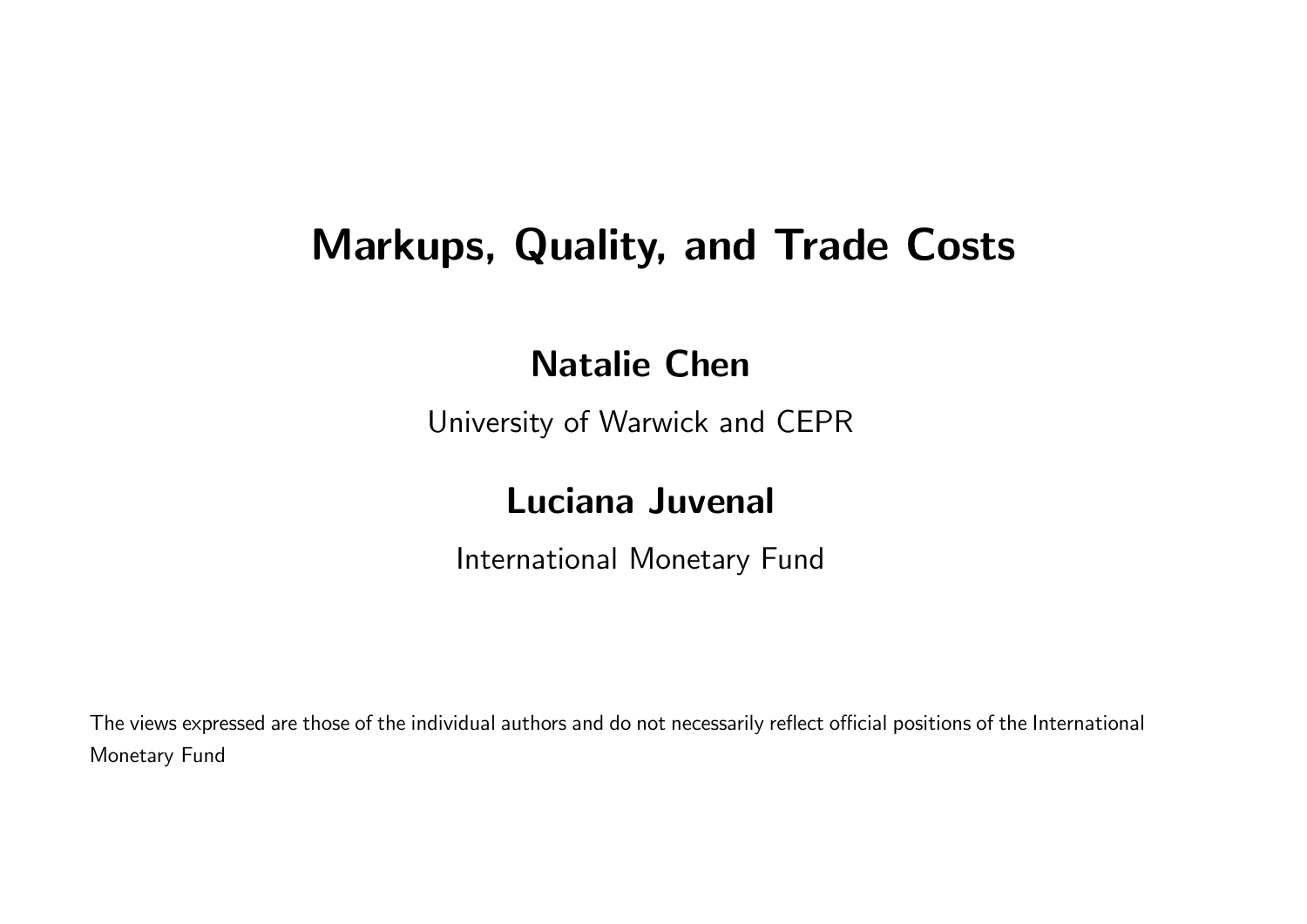## **Motivations**

- Firm-level markups are variable (Berman et al., 2012; De Loecker et al., 2016; Simonovska, 2015). But surprisingly, there is no evidence of
	- How the markups of exporters vary across destinations depending on trade costs (bilateral distance or tariffs)
	- How quality shapes the response of markups to changes in trade costs
- Markups rise with distance, fall with tariffs, especially for lower quality exports
- Our findings thus contribute to understanding why prices increase with distance
	- A larger share of higher quality and more expensive goods is exported to more distant countries (a *composition effect* due to per-unit trade costs, Alchian & Allen, 1964; or a *selection effect*)
	- Here: conditional on quality, exporters *price discriminate* (variable markups)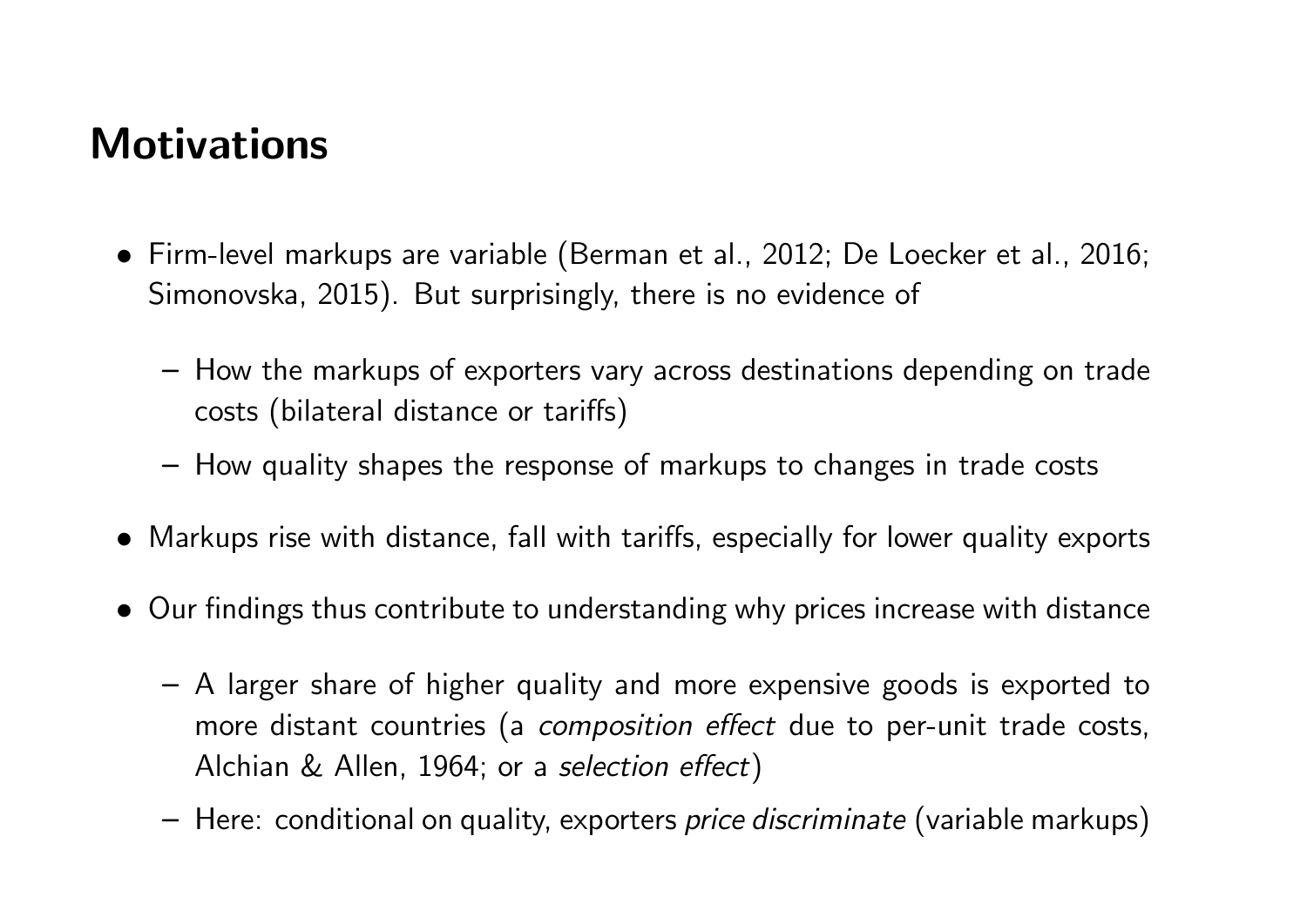# This Paper

#### **Theory**

- Builds on Martin (2012) where trade costs are both ad valorem and per unit
	- Ad valorem (iceberg, multiplicative) costs: percentage of the producer price per unit traded
	- Per-unit (additive, specific) costs: constant cost per unit traded
- Monopolistic competition; CES demand; per-unit costs generate variable markups
- For a given quality, export prices and markups depend positively on per-unit trade costs (distance), and negatively on ad valorem trade costs (tariffs)
- The magnitude of the effects of trade costs (distance and tariffs) on prices and markups falls with quality (heterogeneity)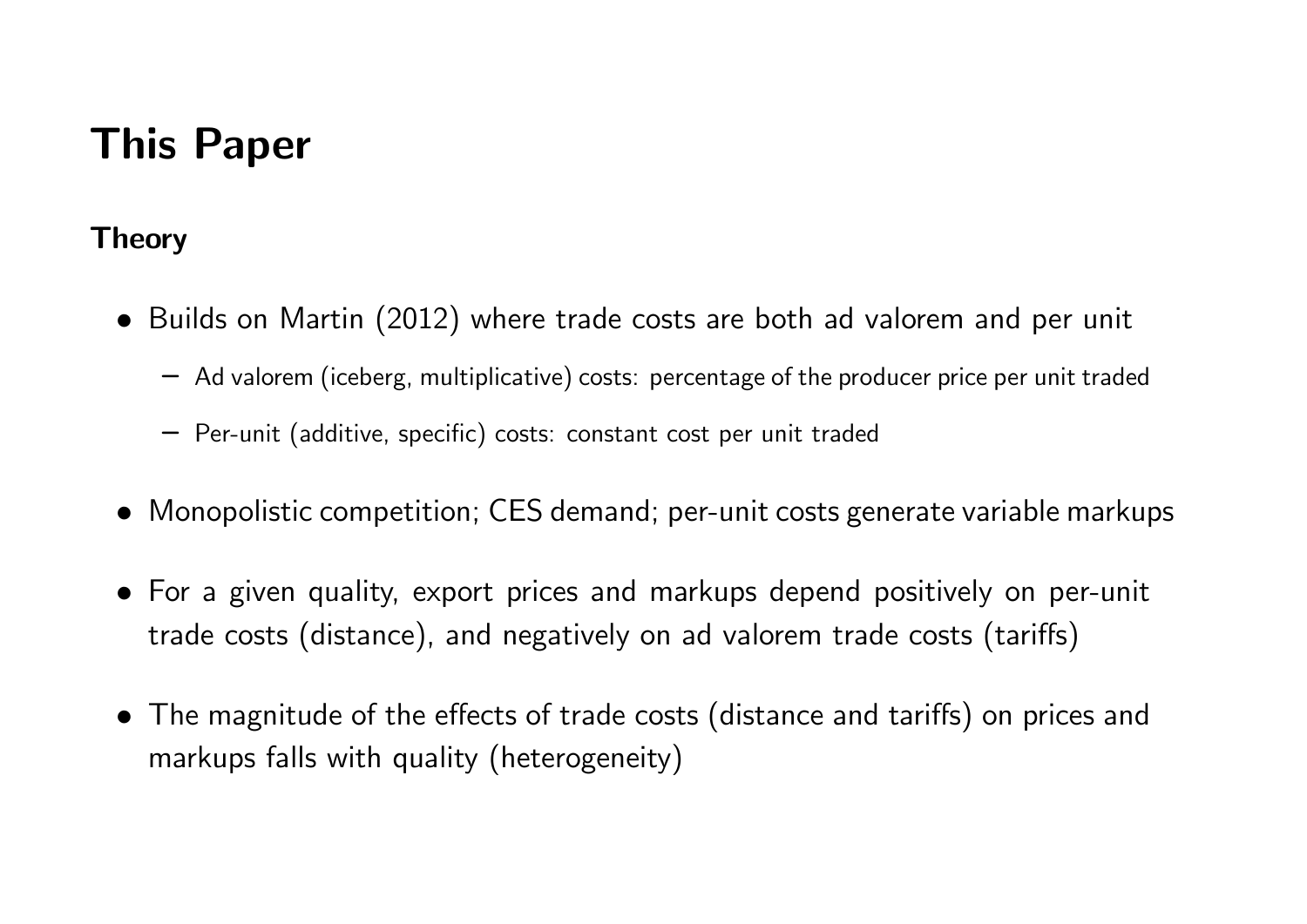#### **Empirics**

- Firm-level exports of Argentinean wines (name, type, grape, vintage year) 2002Q1–2009Q4 combined with two wine ratings (Wine Spectator and Parker)
	- Compare the unit values of individual wines exported by a given producer at a given point in time across destinations, **holding quality constant**
	- $-$  Identify markup variation by including (firm-)product-time fixed effects
	- External measure of quality: explore how firms set unit values and markups across destinations depending on the quality they export
	- FOB exports: abstract from transportation and distribution costs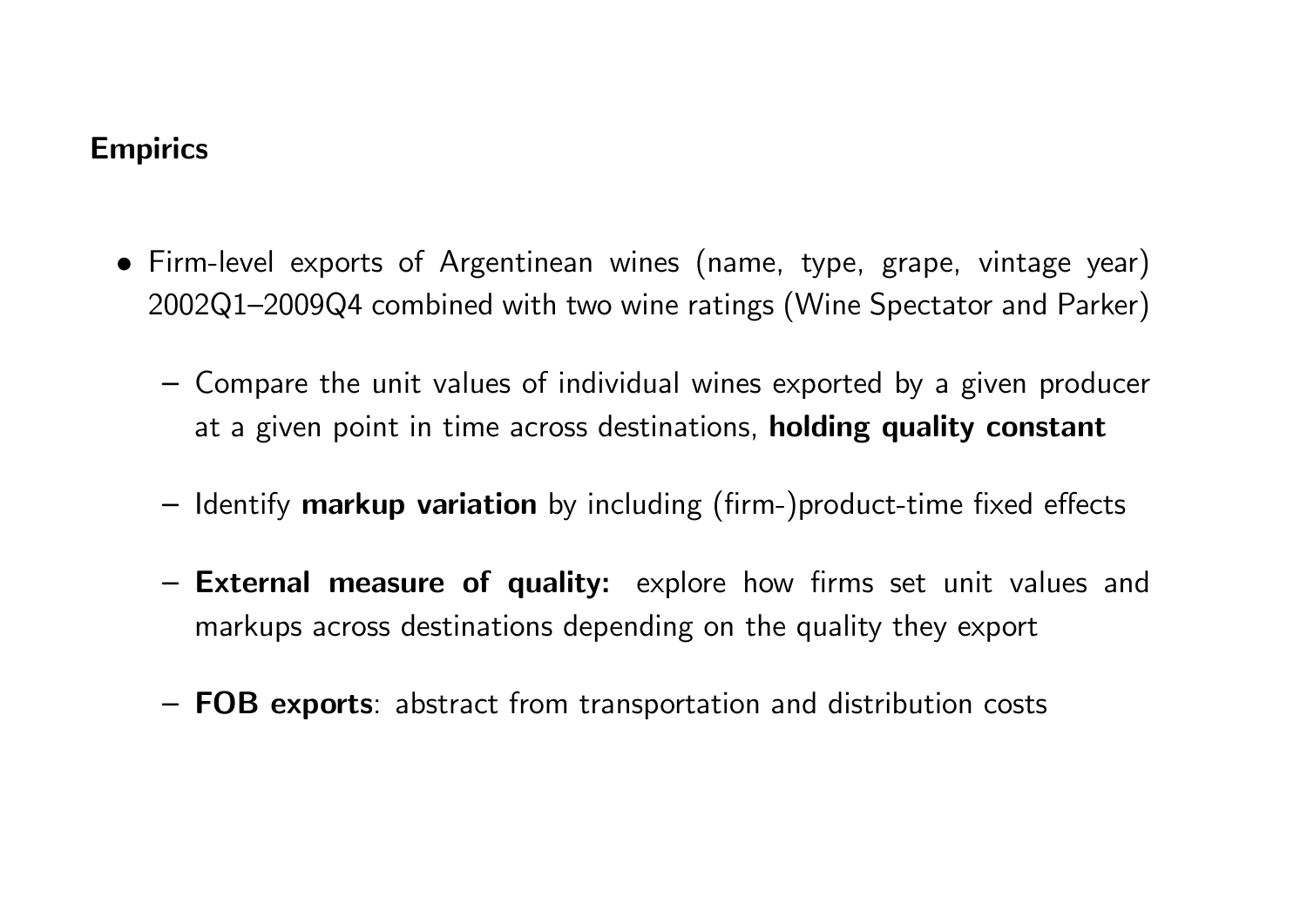## Results

- On average unit values rise and fall by 2.74 and 1.37 percent if distance or tariffs double
- These effects can be explained by variable markups
	- $-$  If distance or tariffs double, markups rise and fall by 1.47 and 1.04 percent
	- Markups explain half (three quarters) of the effect of distance (tariffs) on the variation in within firm unit values across destinations
	- $-$  The rest is due to selection/composition effects across products within firms
- The effects of trade costs on markups are smaller for higher quality exports: at the  ${\bf 5}^{th}$  percentile (quality distribution), markups rise and fall by 3.67 and 2.73 percent if distance or tariffs double; no changes at the  $95^{th}$  percentile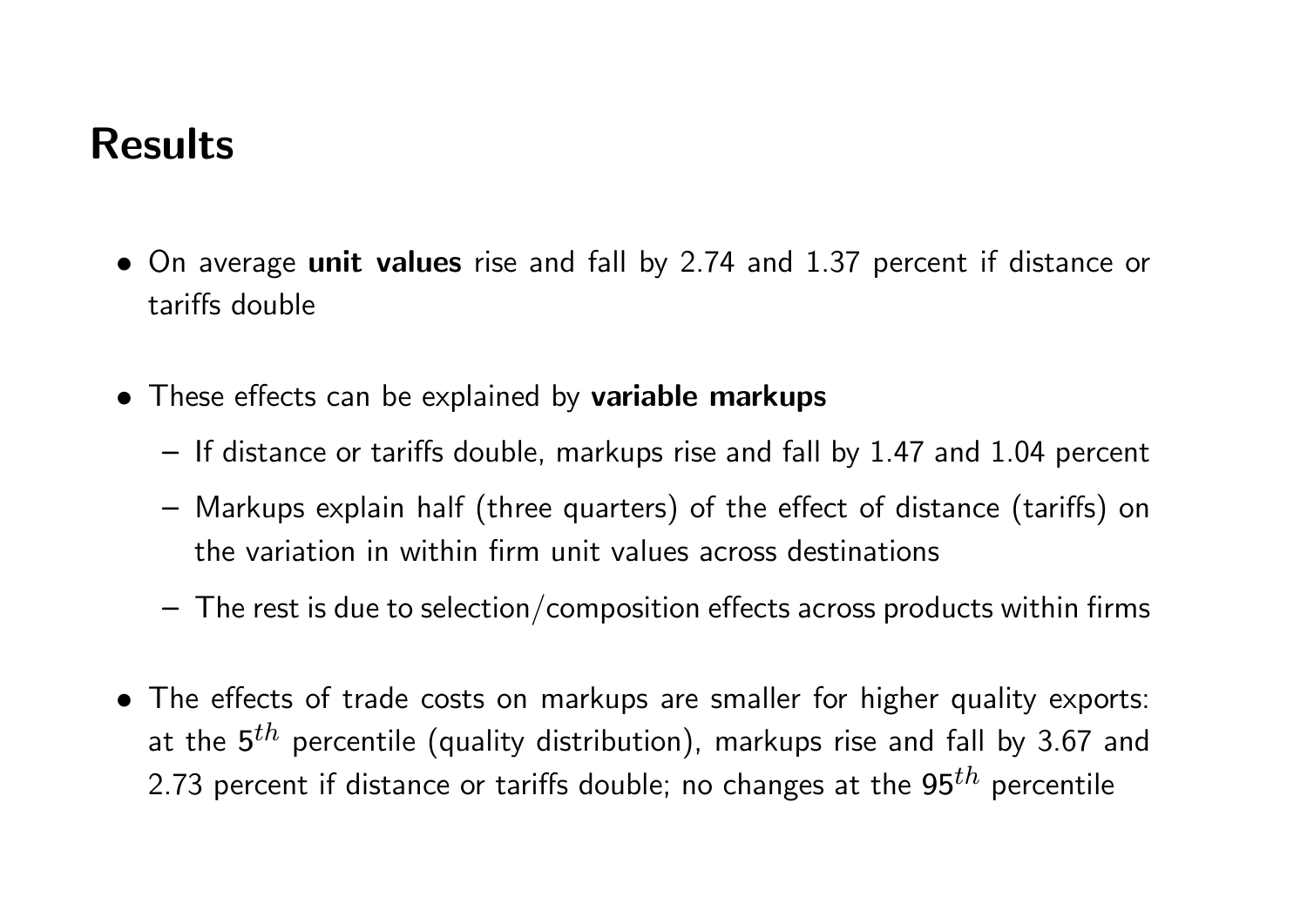### Model

• Trade costs  $t_{ij}$  are defined as (Martin, 2012)

$$
t_{ij} = p_{ij}^{cif} - p_{ij}^{fob} = (\tau_{ij} - 1) p_{ij}^{fob} + T_{ij}
$$
 (1)

where  $p_{ij}^{cif}$  $\frac{cif}{ij}$  and  $p_{ij}^{fob}$  $i_j^{\,OO}$  are the CIF and FOB prices of a monopolistically competitive firm i exporting to country j, and  $\tau_{ij} \geq 1$  and  $T_{ij} \geq 0$  are ad valorem and per-unit trade costs

• The relationship between the CIF and FOB prices can be expressed as

$$
p_{ij}^{cif}(\tau_{ij}, T_{ij}, c_i(\theta)) = \tau_{ij} p_{ij}^{fob}(\tau_{ij}, T_{ij}, c_i(\theta)) + T_{ij}
$$
 (2)

where  $c_i (\theta)$  is the marginal cost of firm i which rises with quality  $\theta$  (exogenous)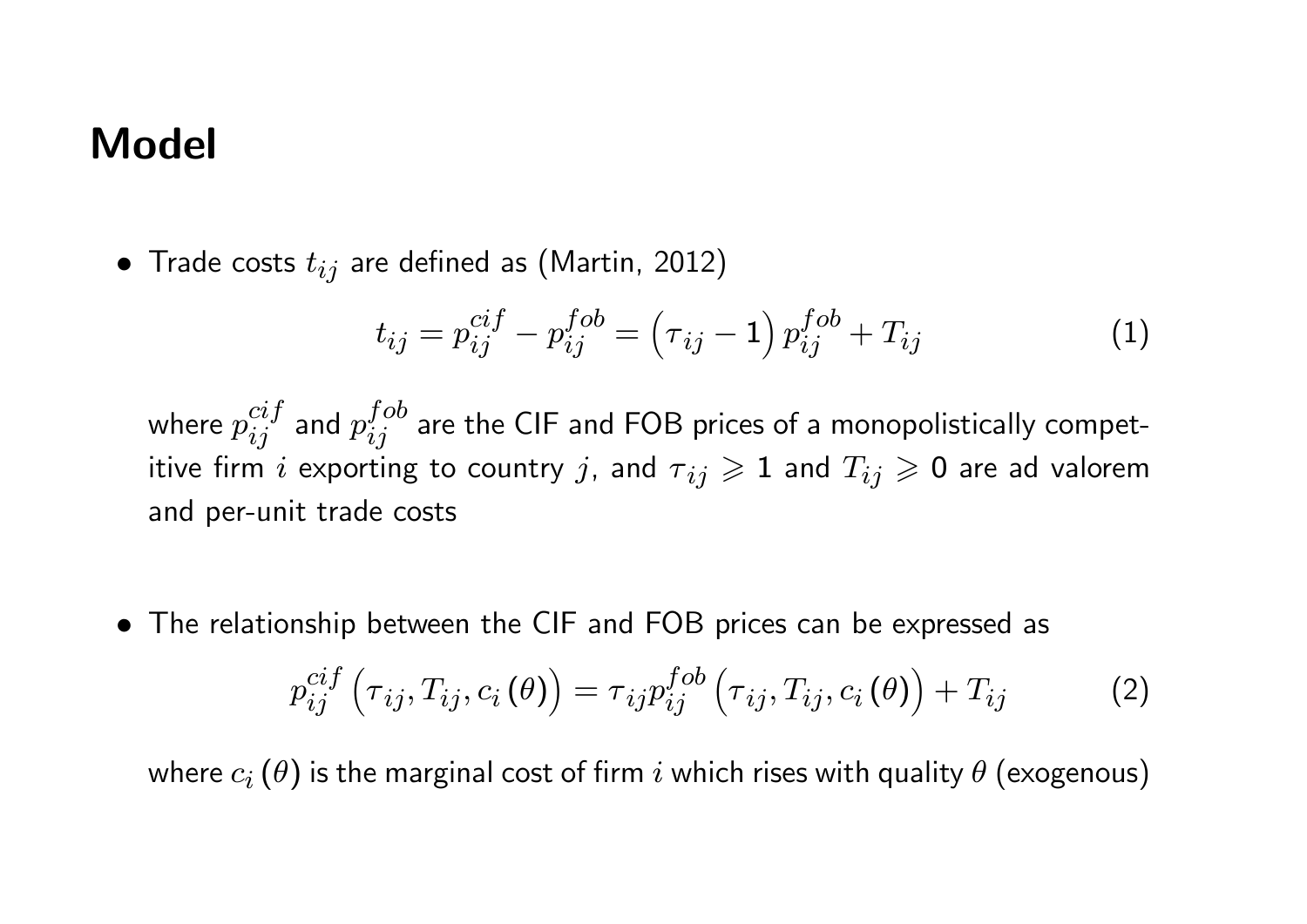$\bullet$  When firm i maximizes profits subject to a CES demand

$$
p_{ij}^{cif} = \frac{\sigma}{\sigma - 1} \left( T_{ij} + \tau_{ij} c_i \left( \theta \right) \right) \tag{3}
$$

• This yields the FOB price

$$
p_{ij}^{fob} = \frac{1}{\sigma - 1} \left( \frac{T_{ij}}{\tau_{ij}} + \sigma c_i \left( \theta \right) \right) \tag{4}
$$

- A higher quality  $\theta$  sells at a higher price
- If  $T_{ij} = 0$ , the price is a constant markup over marginal costs  $\sigma/(\sigma 1)$ . Prices and markups do not depend on trade costs
- $-$  If  $T_{ij}>$  0, for a given  $\theta$  the price and markup rise with  $T_{ij}$ , fall with  ${\tau}_{ij}$
- If  $\tau_{ij} = 1$ , the price and markup increase with trade costs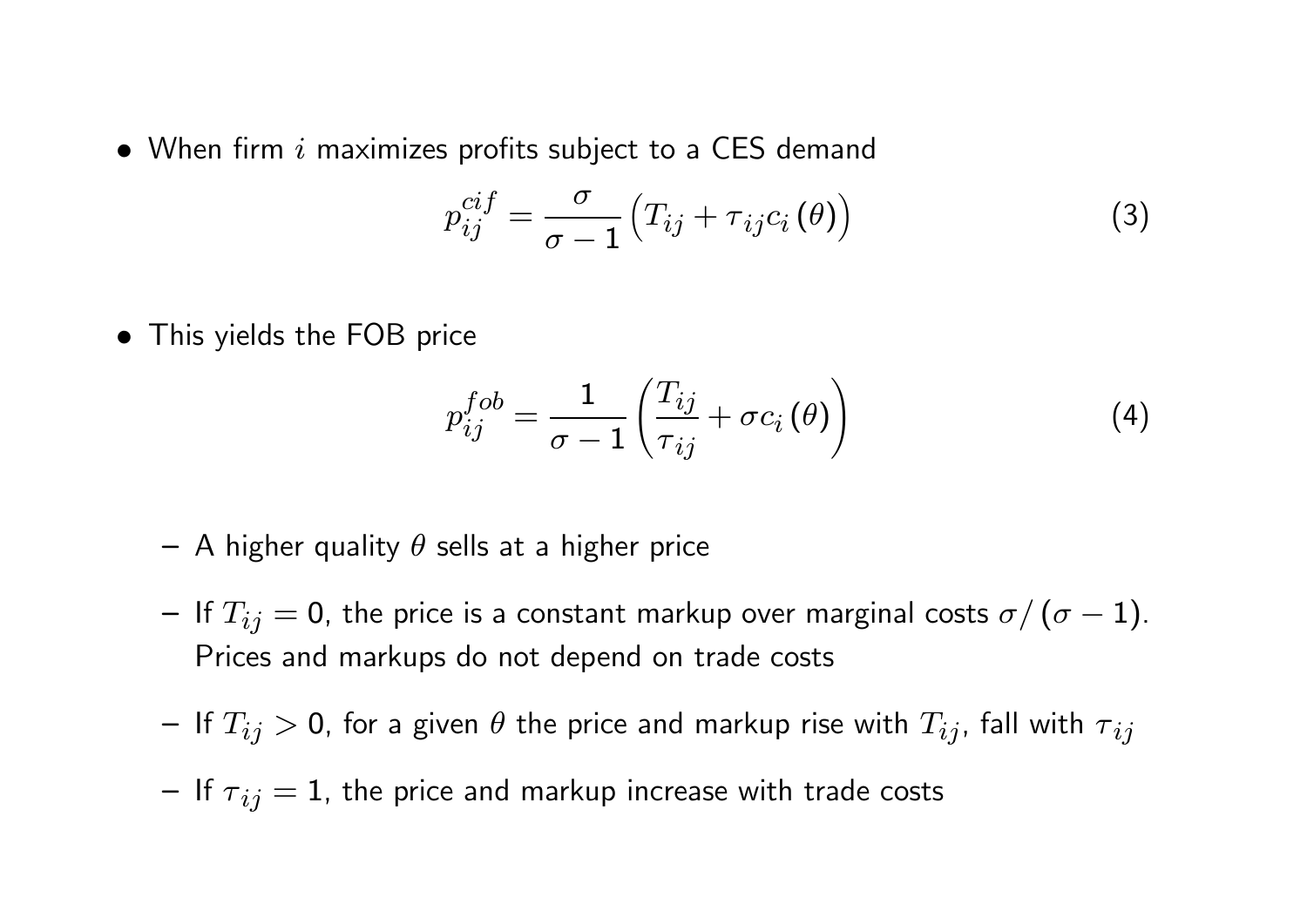#### Bilateral Distance

Assume that  $T_{ij}$  rises with distance (Hummels and Skiba, 2004; Irarrazabal et al., 2015). The elasticity of the FOB price and markup  $\mu^{fob}$  with respect to  $T_{ij}$  is

$$
\epsilon_T^{p^{fob}} = \epsilon_T^{\mu^{fob}} = \frac{1}{\left(1 + \frac{\sigma c_i(\theta)}{T_{ij}/\tau_{ij}}\right)} > 0 \tag{5}
$$

The two elasticities are the same as  $c_i\left(\theta\right)$  does not vary across destinations

Prediction 1 *The elasticity of the FOB price and markup with respect to bilateral distance is positive, and its magnitude decreases with quality*

Empirically, we expect the coefficient on distance to be positive, and the coefficient on the interaction between distance and quality to be negative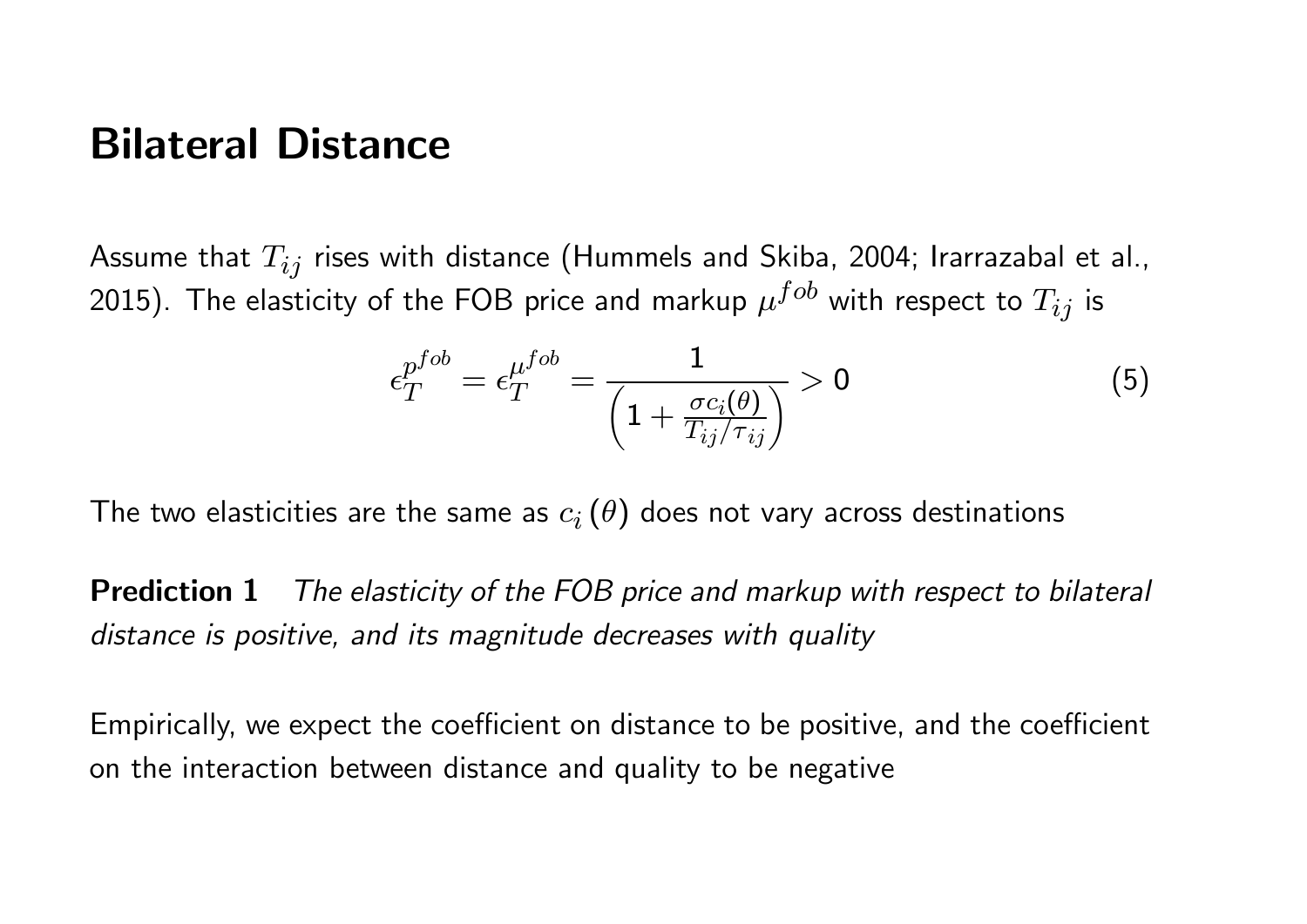## **Tariffs**

The elasticity of the FOB price and markup with respect to ad valorem trade costs  ${\tau}_{ij}$ , such as tariffs, is

$$
\epsilon_{\tau}^{p^{fob}} = \epsilon_{\tau}^{\mu^{fob}} = \frac{-1}{\left(1 + \frac{\sigma c_i(\theta)}{T_{ij}/\tau_{ij}}\right)} < 0 \tag{6}
$$

Prediction 2 *The elasticity of the FOB price and markup with respect to ad valorem trade costs is negative, and its magnitude decreases with quality*

Empirically, we expect the coefficient on tariffs to be negative, and the coefficient on the interaction between tariffs and quality to be positive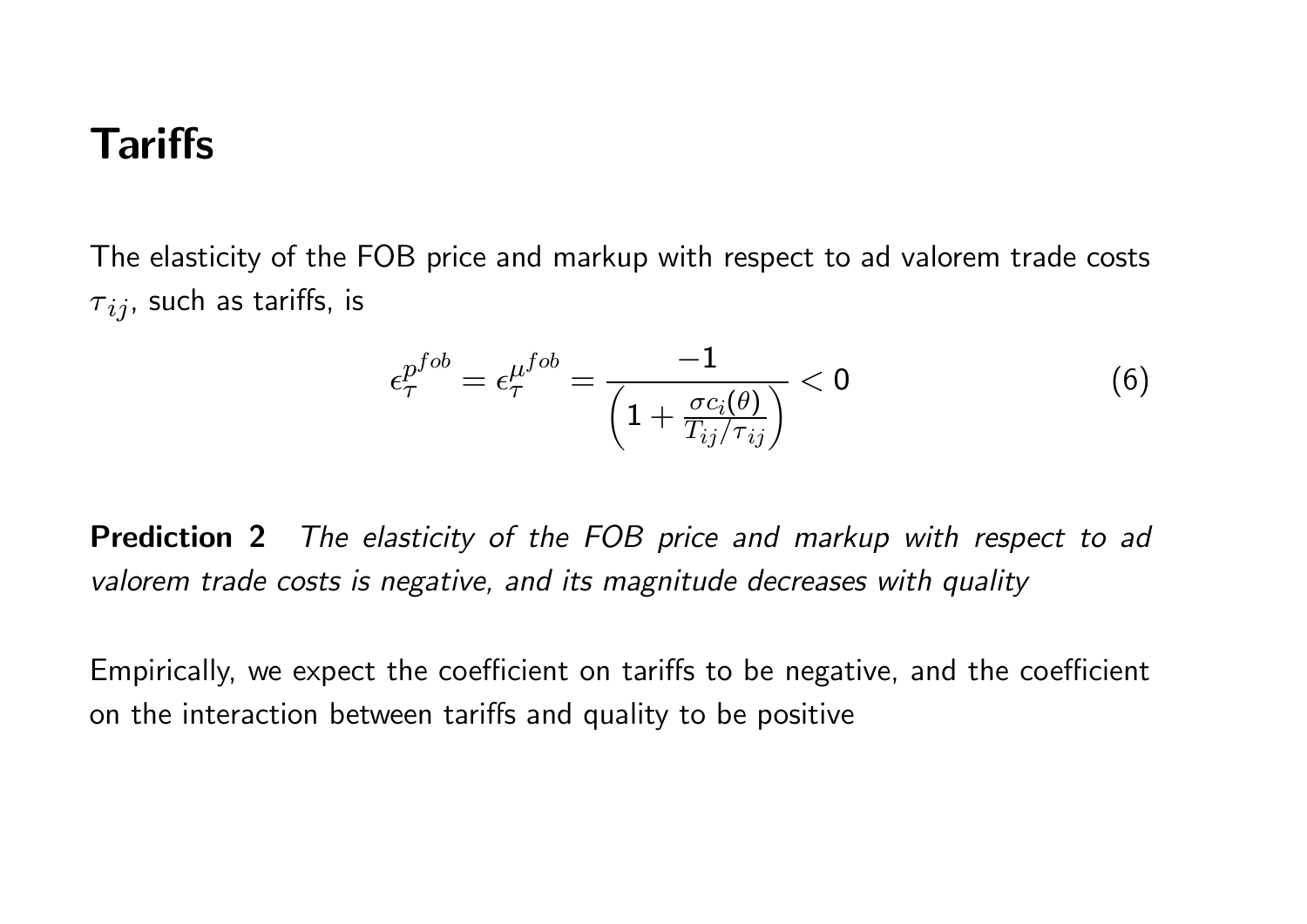### **Mechanisms**

 $T_{ij}$  generates an elasticity of demand to the FOB price  $\epsilon^{fob}$  that depends on trade costs and quality (Crozet et al., 2012; Irarrazabal et al., 2015; Martin, 2012)

$$
\epsilon^{fob} = \frac{\epsilon^{cif}}{\left(1 + \frac{T_{ij}}{\tau_{ij}p_{ij}^{fob}}\right)} = \frac{-\sigma}{\left\{1 + \left[\frac{1}{\sigma - 1}\left(1 + \frac{\tau_{ij}}{T_{ij}}\sigma c_i\left(\theta\right)\right)\right]^{-1}\right\}}
$$
(7)

- $\bullet\,$  If trade costs are ad valorem only  $(T_{ij}=0)$ ,  $\epsilon^{cif}=\epsilon^{fob}=-\sigma$
- $\bullet\,$  If  $T_{ij}>$  0, the elasticity of  $\epsilon^{fob}$  with respect to  $T_{ij}$  is negative and rises with quality: prices increase with distance, but by less for higher quality exports
- $\bullet\,$  Conversely, the elasticity of  $\epsilon^{fob}$  with respect to  ${\tau}_{ij}$  is positive and falls with quality: prices fall in high-tariff countries, but by less for higher quality exports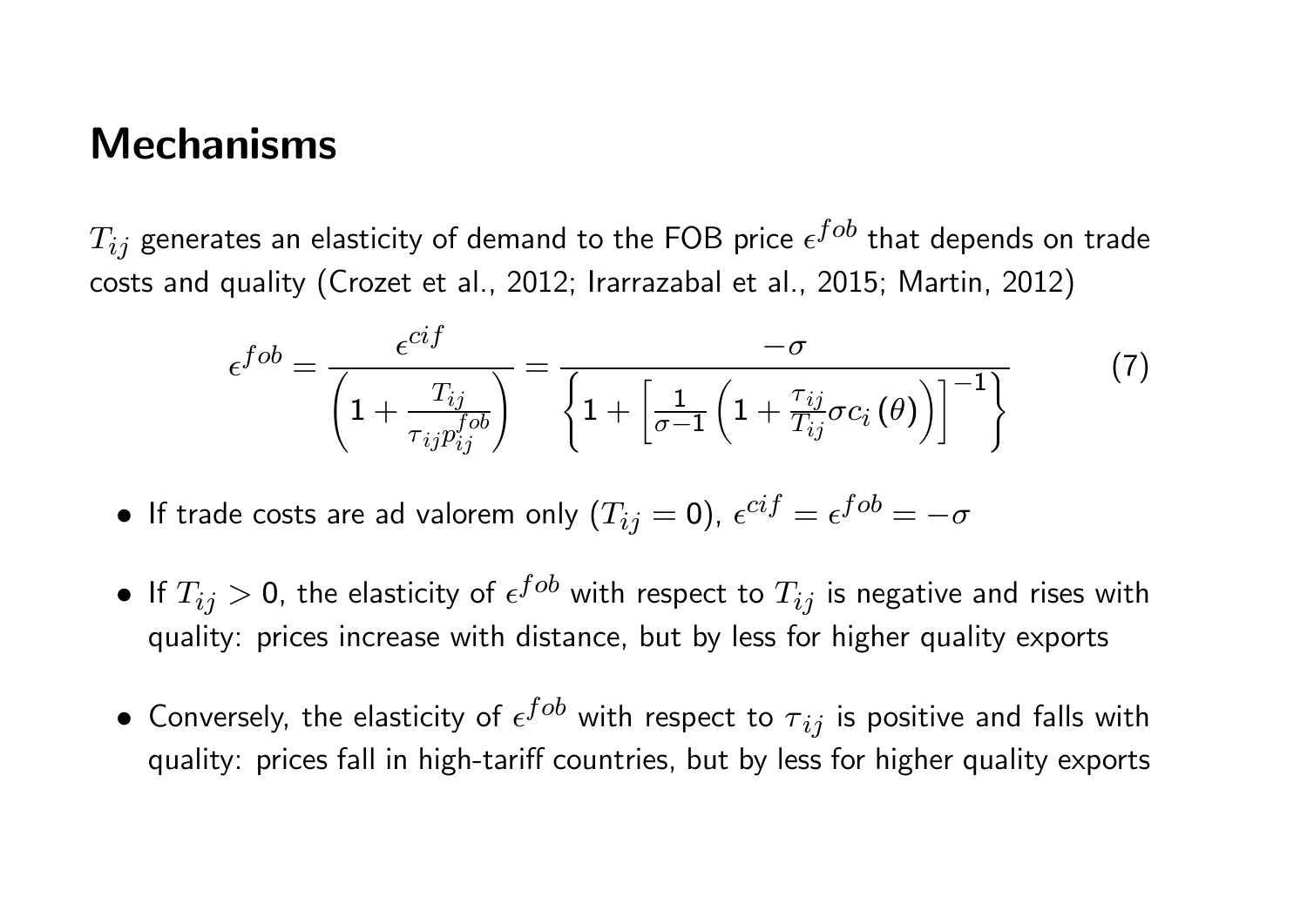## Alternative Demand Systems

Our predictions can be derived using non-CES preferences (Irarrazabal et al., 2015)

- Translog preferences (Feenstra, 2003)
- Additively quasi-separable utility (Behrens and Murata, 2007)
- But not with quadratic, non-separable utility (Ottaviano et al., 2002)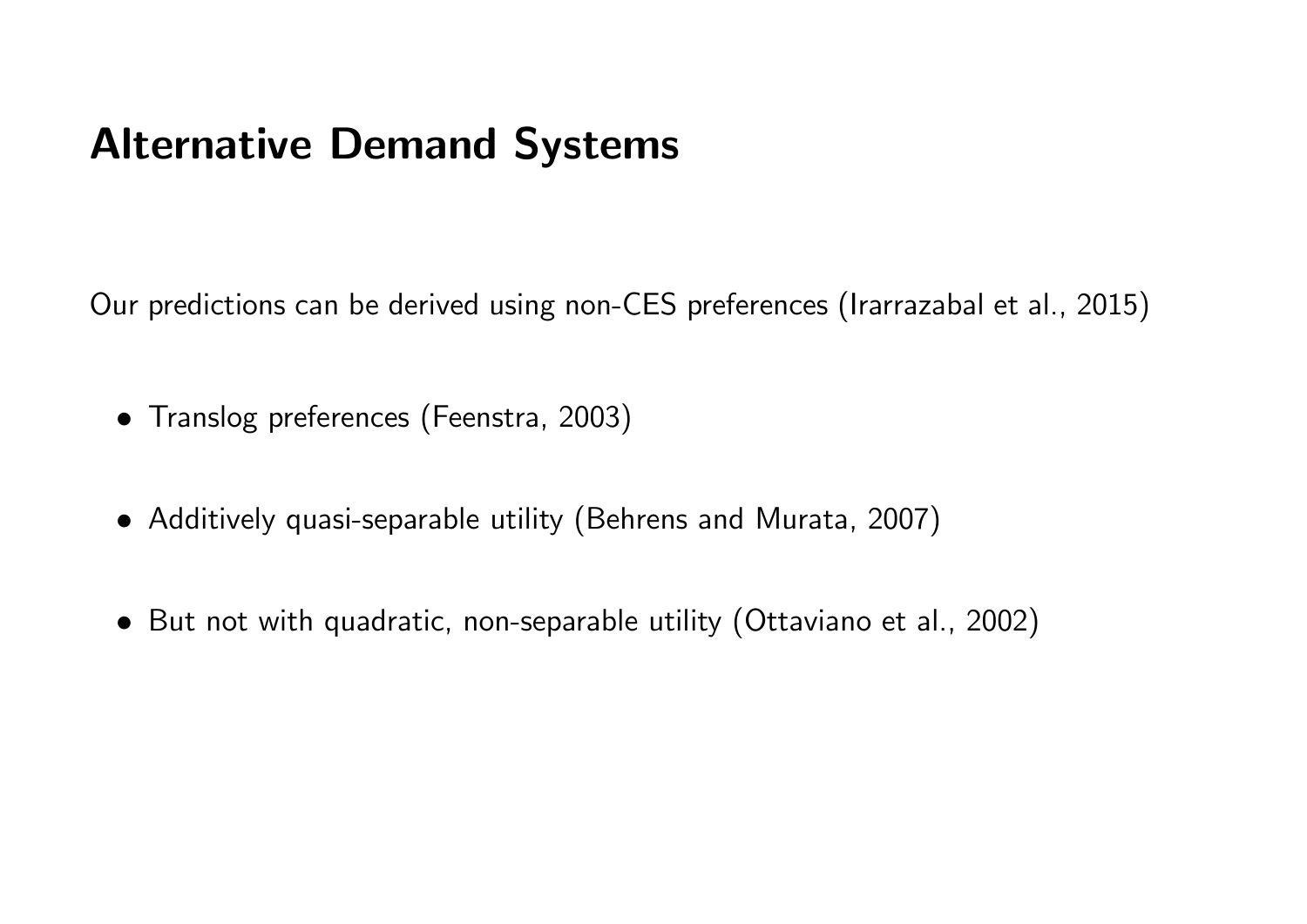## Trade Customs Data

- Argentinean firm-level exports (Chen & Juvenal, 2016, 2018)
	- Name of exporter
	- Destination country
	- Date of shipment (2002–2009) but 2002Q1 to 2009Q4
	- Product (wine name, type, grape, vintage year, container type)
- FOB value (US dollars); volume (liters); unit values at firm-product-destinationquarter level
- $\bullet$  Exclude the shipments with less than 4.5 liters
- Each wine is exported by one producer only (exclude wholesalers/retailers)
- Unit values can plausibly be interpreted as prices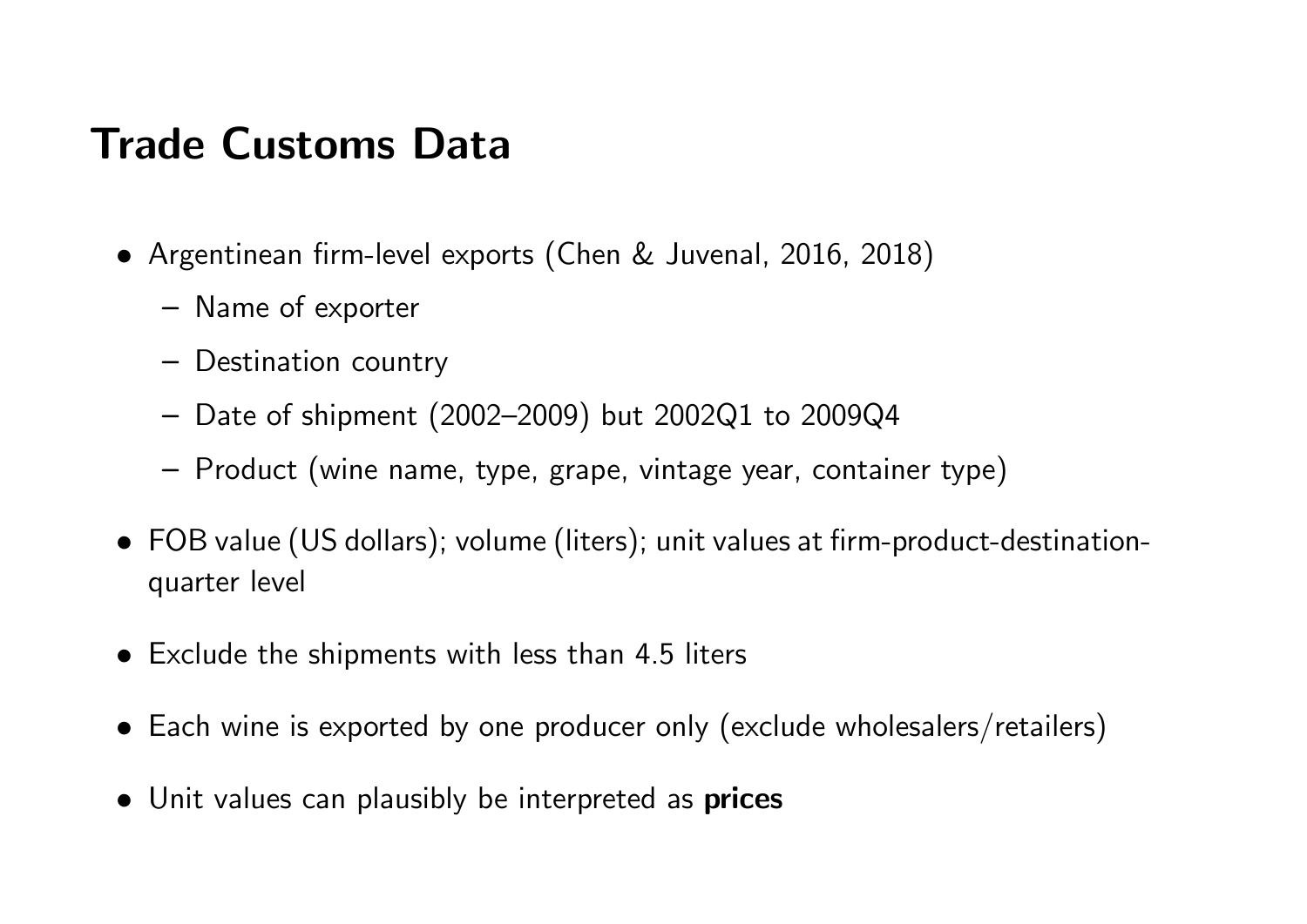# Quality

Two ratings at the name-grape-type-vintage level (Chen & Juvenal, 2016, 2018)

| <b>Wine Spectator</b> (50,100) |        | Robert Parker (50,100)  |        |
|--------------------------------|--------|-------------------------|--------|
| Great                          | 95-100 | Extraordinary           | 96-100 |
| Outstanding                    | 90-94  | Outstanding             | 90-95  |
| Very good                      | 85-89  | Above average/very good | 80-89  |
| Good                           | 80-84  | Average                 | 70-79  |
| <b>Mediocre</b>                | 75-79  | Below average           | 60-69  |
| Not recommended                | 50-74  | Unacceptable            | 50-59  |

Table 1: Quality Ratings

- Wine Spectator: 237 exporters, 8,361 wines (quality 55–97), 11,158 products, 95 destinations  $2002Q1 - 2009Q4$  (91,810 obs.) - 41% of total exports
- Parker: 2,960 wines (quality 72–98), 4,128 products 24% of total exports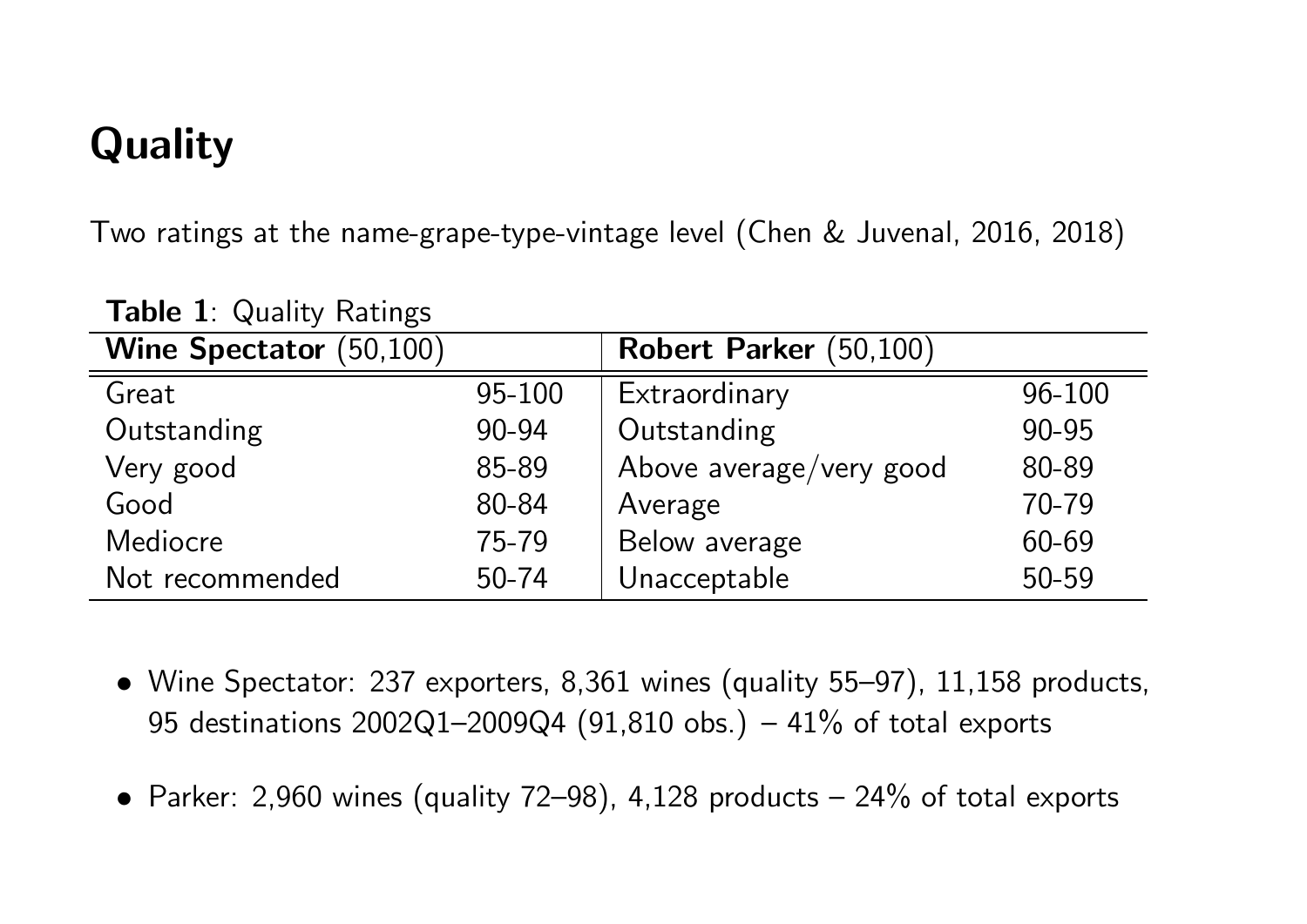#### Markups, Quality, and Trade Costs

We estimate

$$
\ln uv_{ijk,t} = \alpha_1 \ln dist_j + \alpha_2 \ln dist_j \times quality_k + \alpha_3 \ln tar_{j,t} + \alpha_4 \ln tar_{j,t} \times quality_k + \alpha_5 z_{j,t} + D_{k,t} + \varepsilon_{ijk,t}
$$
(8)

- $\bullet$   $dist_j$  is distance (CEPII);  $tar_{j,t}$  is one plus tariff (TRAINS, HS 2204 annual)
- $\bullet \; z_{j,t}$  includes annual (log) GDP, GDP/capita, remoteness (WDI)
- $\bullet$   $\alpha_1 + (\alpha_2 \times quality_k) > 0$  with  $\alpha_2 < 0$  (Prediction 1)
- $\bullet$   $\alpha_3 + (\alpha_4 \times quality_k) < 0$  with  $\alpha_4 > 0$  (Prediction 2)

Proceed with

$$
\ln uv_{ijk,t} = \phi_1 \ln dist_j \times quality_k + \phi_2 \ln tar_{j,t} \times quality_k + D_{k,t} + D_{ij,t} + v_{ijk,t}
$$
\n(9)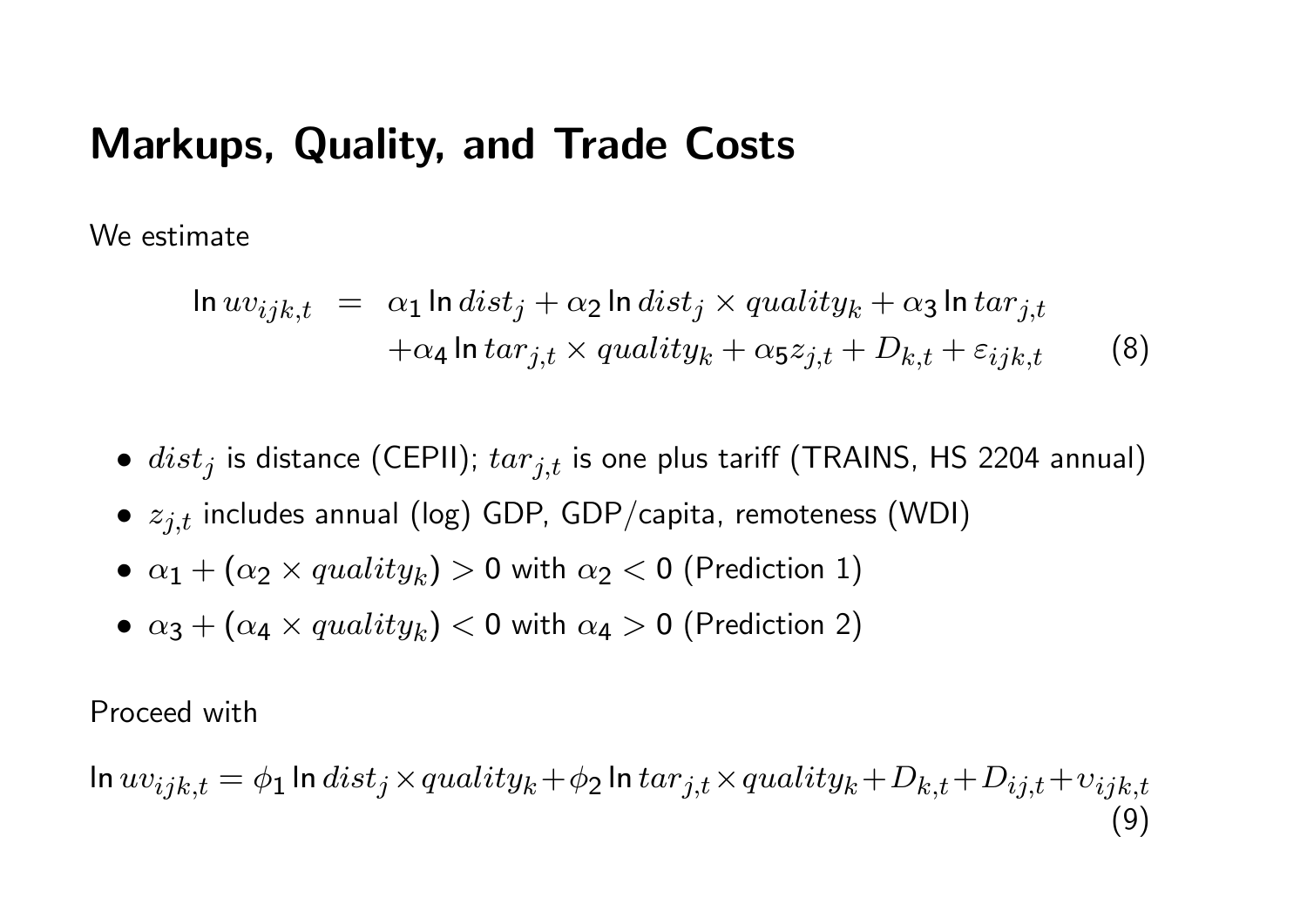|                                       | (1)                    | (2)                    | (3)                    | (4)                    |
|---------------------------------------|------------------------|------------------------|------------------------|------------------------|
| In distance                           | $0.042***$<br>(0.008)  | $0.039***$<br>(0.008)  | $0.021***$<br>(0.005)  |                        |
| 2,900 km $\leq$ distance $<$ 7,700 km |                        |                        |                        | 0.008<br>(0.008)       |
| 7,700 km $<$ distance $<$ 14,200 km   |                        |                        |                        | $0.040***$<br>(0.012)  |
| distance $\geq 14,200$ km             |                        |                        |                        | $0.054***$<br>(0.012)  |
| quality                               |                        | $0.032***$<br>(0.001)  |                        |                        |
| In tariffs                            | $-0.115***$<br>(0.040) | $-0.113***$<br>(0.040) | $-0.086***$<br>(0.022) |                        |
| $16\% \le$ tariffs $< 32\%$           |                        |                        |                        | 0.005<br>(0.009)       |
| $32\% <$ tariffs $< 48\%$             |                        |                        |                        | $-0.022**$<br>(0.010)  |
| tariffs $> 48\%$                      |                        |                        |                        | $-0.040***$<br>(0.012) |
| Observations                          | 91,307                 | 91,307                 | 71,952                 | 71,952                 |
| Fixed effects                         | $it$ and $p$           | $it$ and $p$           | kt                     | kt                     |

#### Table 5: Homogeneous Trade Cost Effects

 $\overline{a}^{\ast\ast\ast}$  and  $\overline{a}^{\ast\ast}$  indicate significance at the one and five percent levels. GDP<0, GDP/cap>0 and rem>0  $p$  indicates grape, type, vintage year, packaging,  $HS$ , and province fixed effects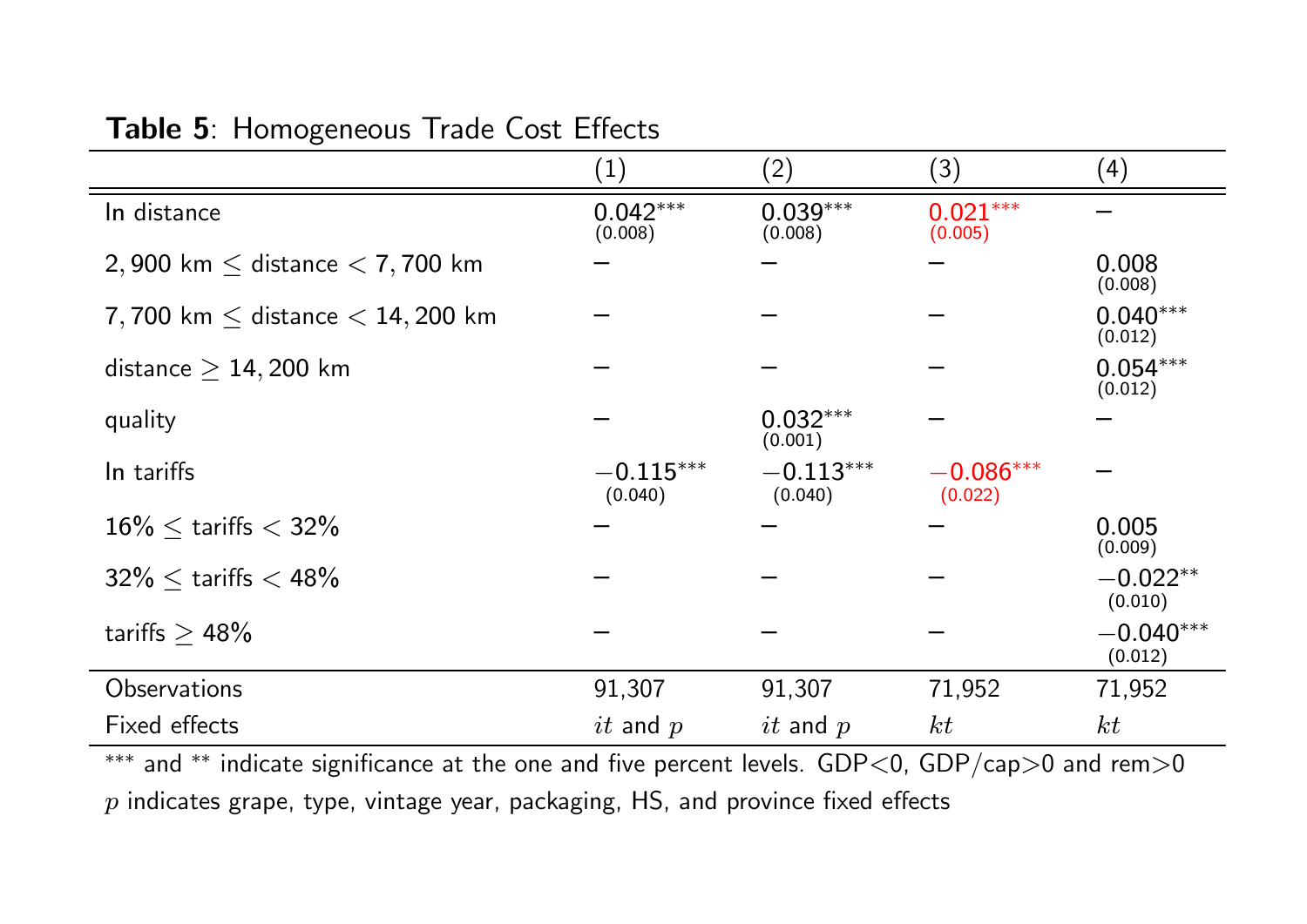|                              | $\left( 1\right)$      | $^{\prime}2,$          |
|------------------------------|------------------------|------------------------|
| In distance                  | $0.446***$<br>(0.061)  |                        |
| In distance $\times$ quality | $-0.005***$<br>(0.001) | $-0.003***$<br>(0.001) |
| In tariffs                   | $-1.986***$<br>(0.362) |                        |
| In tariffs $\times$ quality  | $0.022***$<br>(0.004)  | $0.027***$<br>(0.004)  |
| <b>Observations</b>          | 71,952<br>66,941       |                        |
| Fixed effects                | kt                     | $kt$ and $ijt$         |

#### Table 6: Heterogeneous Trade Cost Effects

\*\*\* indicates significance at the one percent level

GDP, GDP/cap and remoteness included in (1) but not reported

- $\bullet$  In (1), distance elasticity is 0.022 (mean), 0.052 (5 $^{th}$ ), and  $-0.007$  (95 $^{th}$  percentile, insig.)
- $\bullet$  Tariff elasticity is  $-0.094$  (mean),  $-0.227$   $(5^{th})$ , and 0.039  $(95^{th}$  percentile, insig.)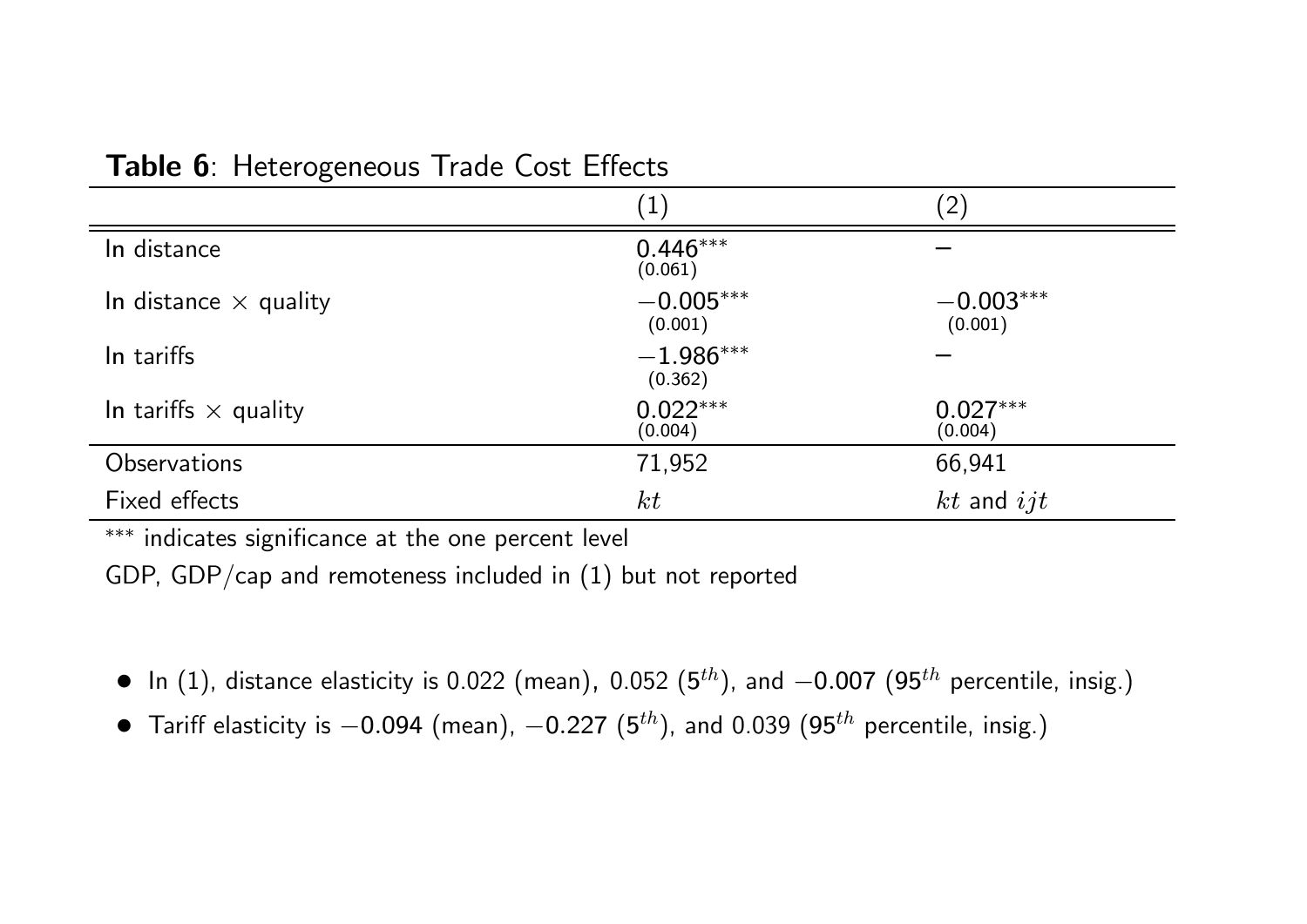

Figure 2: Bilateral distance and tariff elasticities by quality level (based on the estimates reported in column  $1$  of Table  $6$ ).  $95$  percent confidence intervals reported as dashed lines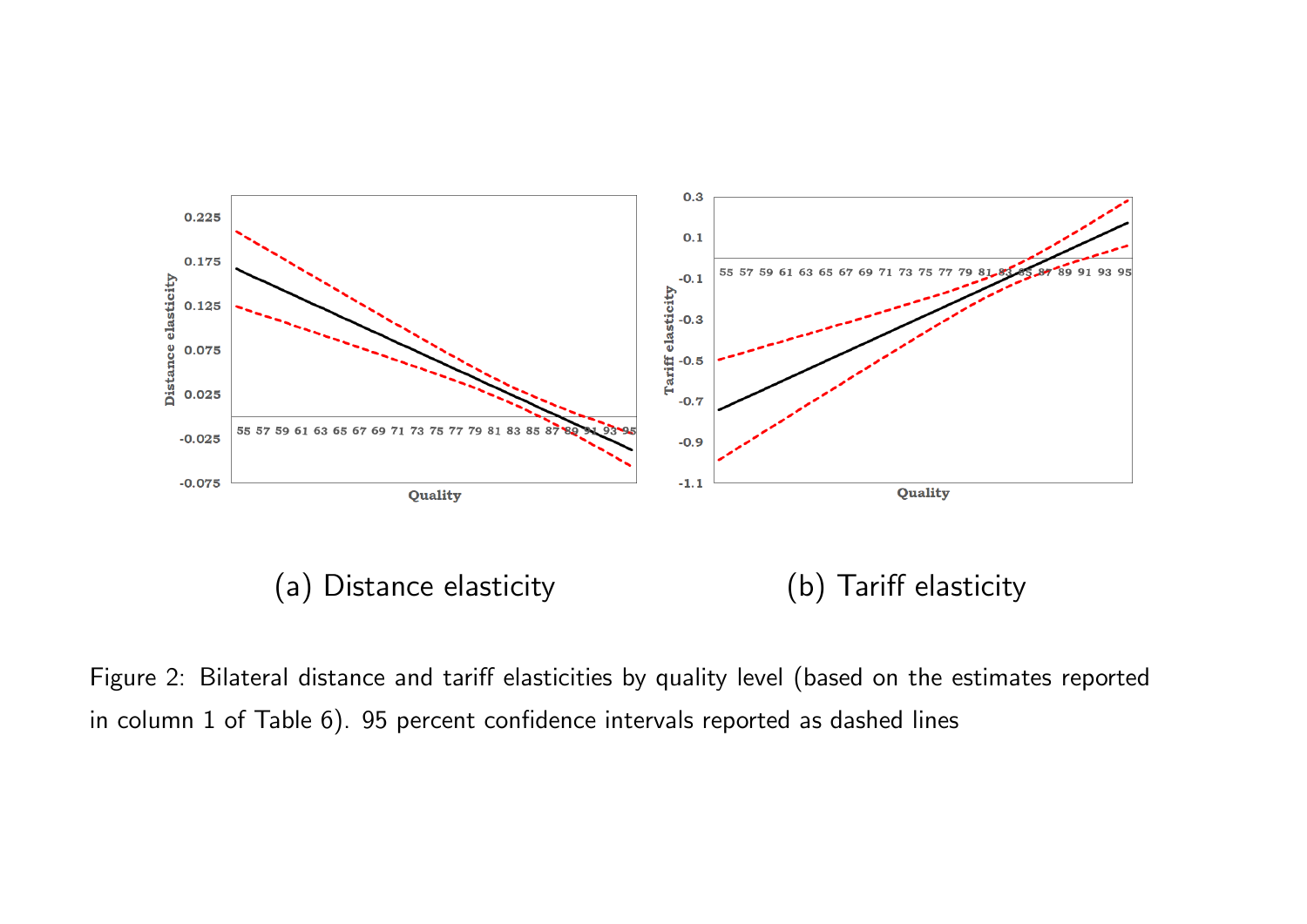### Alternative Mechanisms

#### Foreign Competition

- $\bullet$   $\sigma$  (constant in the model) affects  $\epsilon_T^{\mu^{fob}}$  $\frac{\mu^{fob}}{T}$  and  $\epsilon_{\tau}^{\mu^{fob}}$  $\tau$
- We estimate  $\sigma$  by destination and quality (Imbs and Méjean, 2015)
	- By quality: σ is 17.71 (*Low*), 11.82 (*Medium*), 8.37 (*High*)
	- By quality/country:  $\sigma$  1.41–41.73; falls with quality (-16.9 percent)

#### Country-Level Factors

- Interact US dollar bilateral exchange rate with quality (Chen and Juvenal, 2016)
- Interact foreign real GDP per capita with quality (Chen and Juvenal, 2018)
- $\bullet$  Interact quality with each country's wine production/consumption per capita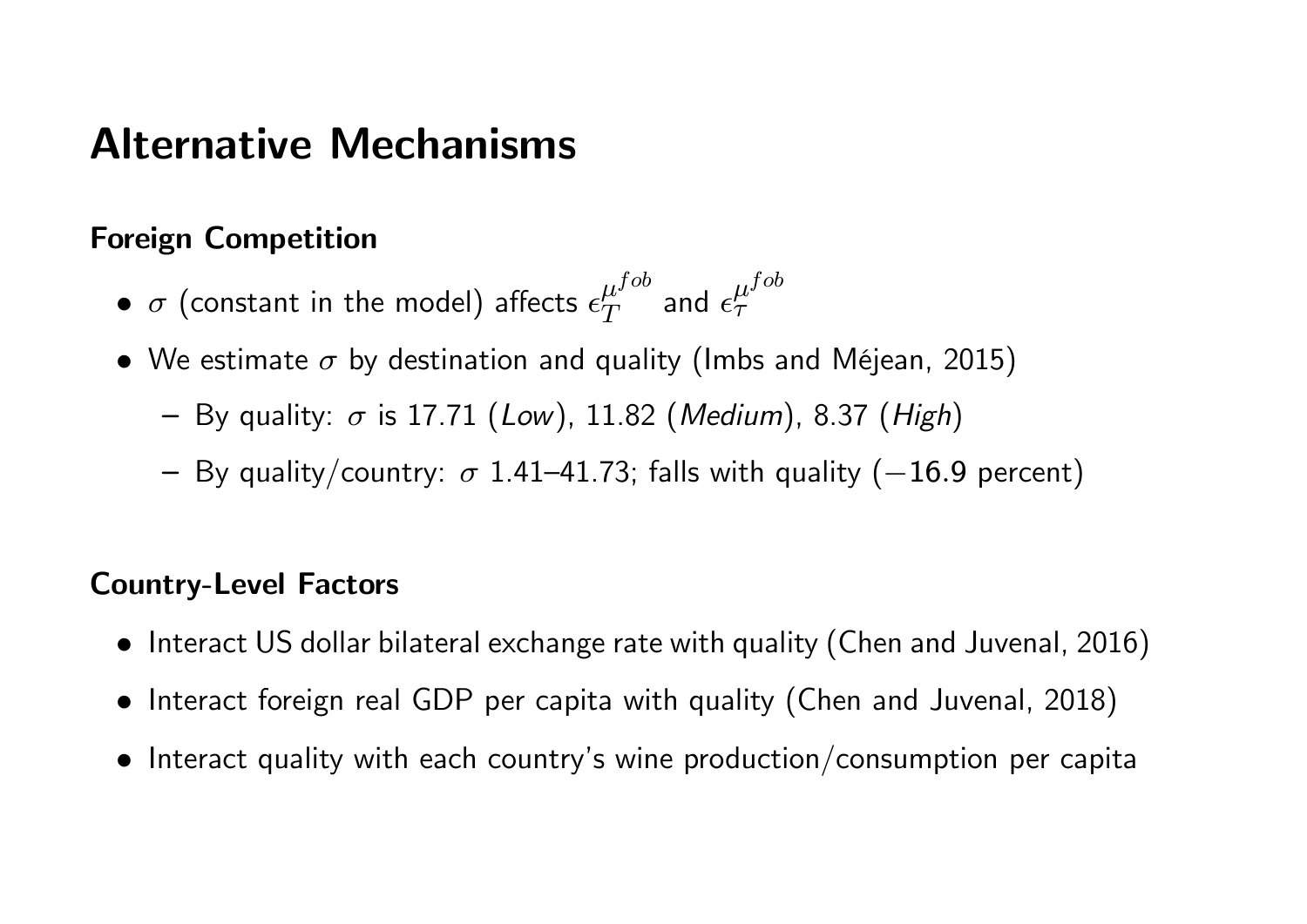## **Extensions**

- Heterogeneity is stronger for exports to richer countries
- Heterogeneity is driven by the higher quality firms, the larger firms, and the exporters with larger export market shares
- Other manufacturing industries (markups not identified; we estimate quality)
- Predictions for export volumes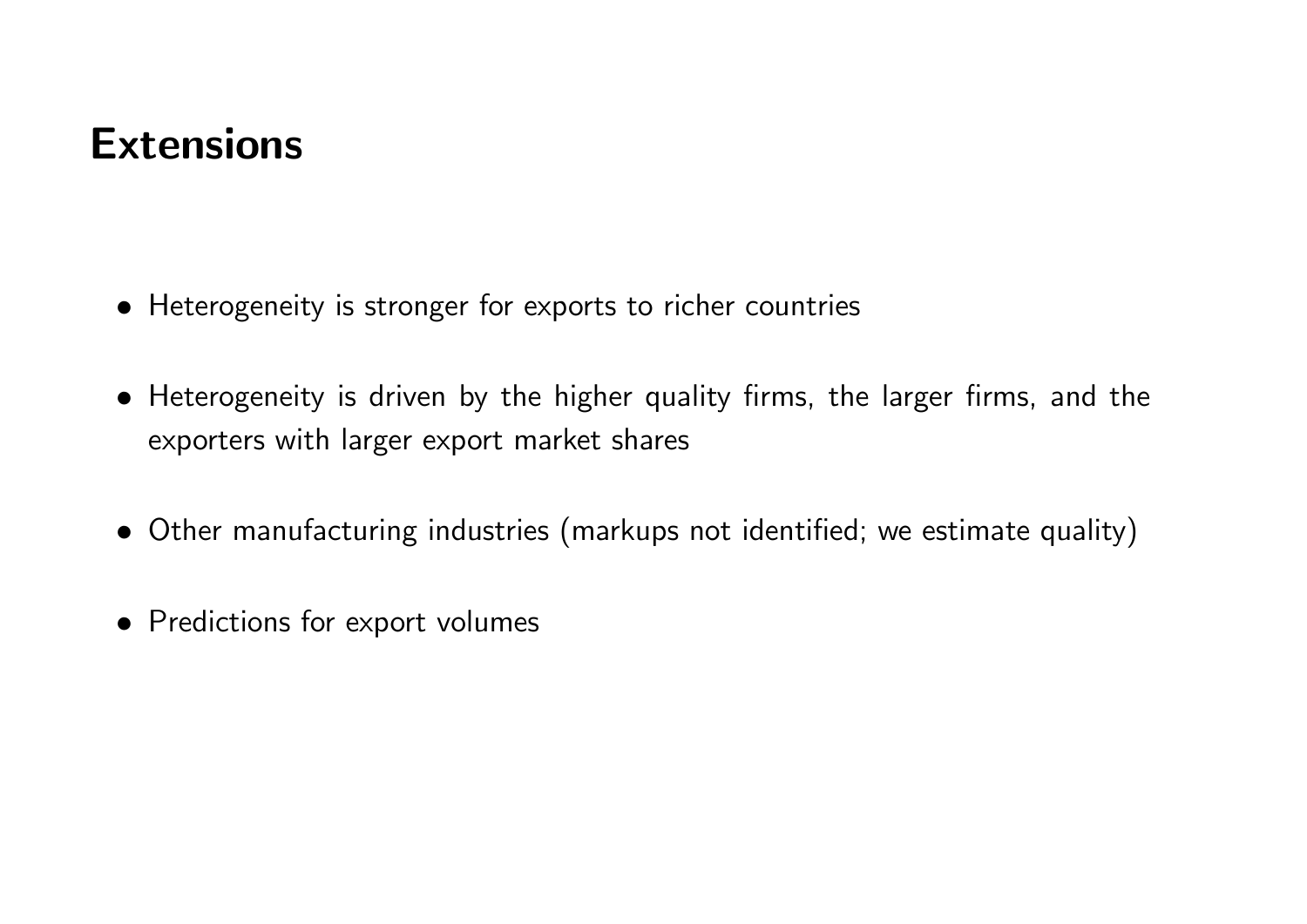## Robustness

- Alternative samples (wholesalers/retailers; exclude 2002; port of exit; shipping mode; annual, monthly, transaction-level frequency; small shipments)
- IV tariffs (in wine producing countries, producers may lobby for protectionism)
- Export volumes interacted with quality (scale economies in transportation)
- Measurement of quality (Parker; 1–6; exclude "Great" wines; exclude the US; endogeneity; Khandelwal, 2010; lower versus higher quality wines)
- Selection bias across firms (Harrigan et al., 2015)
- Cross-sectional variation